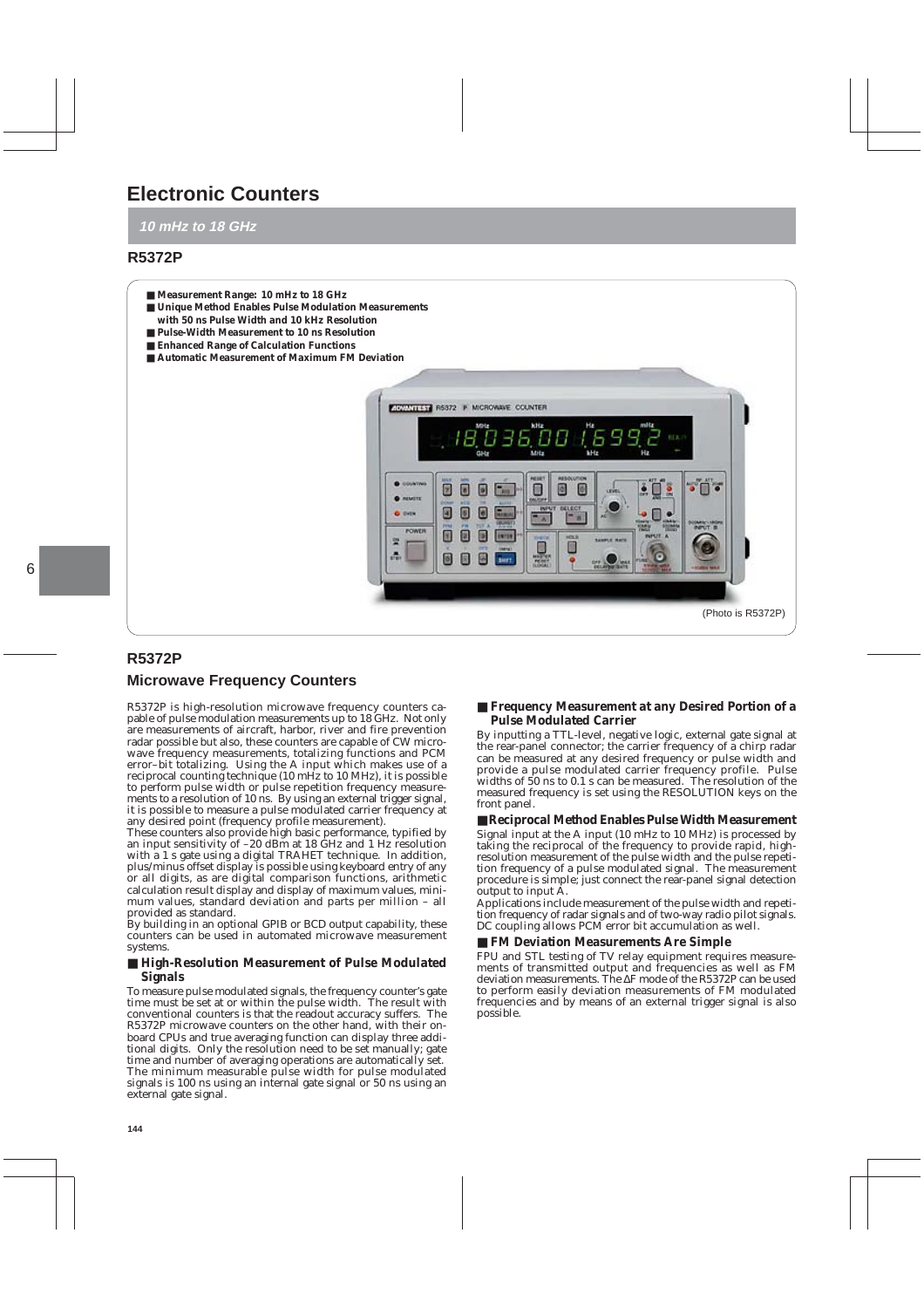**Automatic Measurement of Pulse Microwave Signals**

# **R5372P**

# ■ **Pulse Modulated Signal Measurement**

The R5372P microwave counters feature straightforward operating procedures to measure the important characteristics of radar and other pulse modulated signals. The examples below illustrate measurement of a carrier signal at 9450 MHz with a pulse repetition frequency of 3210 Hz and pulse width of 100 ns.

### **1. Carrier Frequency Measurement**

With the R5372P in the manual mode, set the frequency to 9450.5 MHz, approximating the frequency to be measured (within  $9450.5 \pm 125$  MHz) and set the sample rate to HOLD. Switch the sync mode to internal (rear panel INT. connector) so that if the first gate time value is too short to obtain the required resolution, internal averaging will be performed automatically.

# **2. Repetition Frequency Measurement**

After performing the same procedure as for carrier frequency, use either the detected output from the AUX IN/ OUT connector at the rear panel or provide a signal from an external detector. Input this signal to the input A connector of the R5372P. Set the input A to the 10 mHz to 10 MHz measurement band (reciprocal mode) to obtain a measurement result of 3210.2 Hz in approximately 3 ms with high resolution. This mode overrides the hold on the sampling rate.

### **3. Pulse Width Measurement**

To measure pulse width, set up the counter as for carrier frequency measurement and press the SHIFT and PW keys to obtain a measurement with 10 ns resolution. When measuring pulse modulated signals having a long rise time, the displayed pulse width may exceed the actual pulse width because the pulse width is measured by measuring the threshold level width of the counter. In such cases, connect the output of a detector to input A and adjust the trigger level to enable measurement of the 50% pulse width.

# ■ **FM Deviation Measurement**

The R5372P's powerful arithmetic functions make it a simple task to measure FM deviation. Connect the counter as shown in the figure below and select the ∆F mode. It is then possible to simply turn the delay knob to determine the maximum and minimum values from the start of measurement and internally calculate the differences later.

An external gate signal (50 ns to 0.1 s) synced at any desired amplitude with the modulated signal can also be used for highaccuracy measurement of FM deviation (the frequency change vs amplitude in frequency modulated signals). Specifically, when the required resolution cannot be obtained due to reduced external gate time (50 ns min.), the averaging mode can be used to obtain high-resolution measurements. This is another application of the enhanced arithmetic functions of these counters.



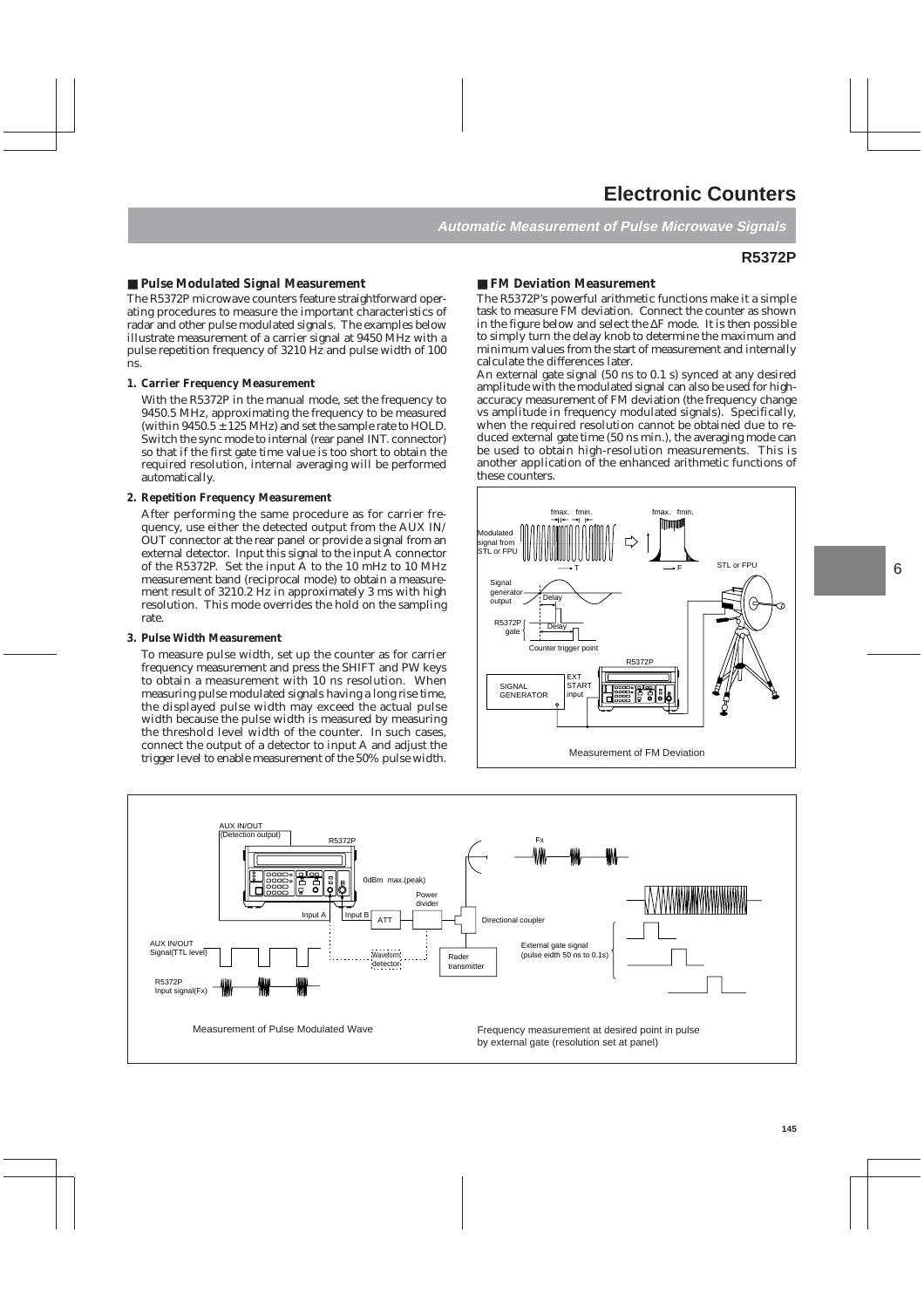# **Electronic Counters**

**10 mHz to 18 GHz**

# **R5372P** (Continued From Previous Page)

| Input                       | Input A                                                                                                       |                                              | Input B                                                                                                                             |
|-----------------------------|---------------------------------------------------------------------------------------------------------------|----------------------------------------------|-------------------------------------------------------------------------------------------------------------------------------------|
| Frequency measurement range | 10 mHz to 10 MHz (DC coupled),<br>10 Hz to 10 MHz (AC coupled)                                                | 10 MHz to 550 MHz                            | 500 MHz to 18 GHz                                                                                                                   |
| Input impedance             | Approx. 1 $M\Omega/60$ pF max.                                                                                | Approx. 50 $\Omega$                          | Approx. 50 $\Omega$                                                                                                                 |
| Input sensitivity           | 25 mVrms                                                                                                      | 25 mVrms                                     | $-20$ dBm (500 MHz to 18 GHz)                                                                                                       |
| Input attenuator            | 0 dB, 20 dB                                                                                                   | ANS                                          | AUTO, 20 dB                                                                                                                         |
|                             | 500 mVrms/ATT.0 dB                                                                                            | 500 mVrms/ANS OFF                            | 0 dBm (ATT.AUTO)                                                                                                                    |
| Maximum measurement input   | 5 Vrms/ATT.20 dB                                                                                              | 5 Vrms/ANS ON                                | +10 dBm (ATT. 20 dB)                                                                                                                |
| Damage level input          | 6 Vrms (1 MHz to 10 MHz)<br>10 Vrms (400 Hz to 1 MHz)<br>100 Vrms (DC to 400 Hz)                              | 6 Vrms                                       | +10 dBm/ATT. AUTO<br>+20 dBm/ATT.20 dB                                                                                              |
| Coupling                    | DC and AC                                                                                                     | AC                                           | AC                                                                                                                                  |
| Trigger level               | Approx. -1 V to 1V continuously variable<br>(when -10 V to +10 V/ATT. 20 dB)                                  | $\overline{\phantom{a}}$                     | -                                                                                                                                   |
| Resolution / counting time  | See Fig. 1                                                                                                    | 10 MHz/0.1 µs to 0.1 Hz/10 s decade switched | 10 MHz/0.1 us to 0.1 Hz/10 s decade switched                                                                                        |
| Measurement accuracy        | ±Trigger error*/no. of measurement cycles±1 count ±<br>time base accuracy (See Fig. 1 for measurement cycles) | $±1$ count $±$ time base accuracy            | $\pm$ 1 count $\pm$ time base accuracy $\pm$ residual stability<br>Residual stability: 1/10 ¥ Measured frequency (GHz) (counts rms) |
| Measurement method          | Reciprocal                                                                                                    | Direct counting                              | Digital TRAHET<br>Heterodyne converted direct counting                                                                              |
| Input connector             | <b>BNC</b>                                                                                                    |                                              | N-type                                                                                                                              |

**Specifications**

\* Trigger error: ±0.3% with respect to sinewave input of 40 dB or higher S/N



**Counting range:** DC to 10 MHz **Counting capacity:** 0 to 9,999,999,999 Pulse width measurement: (Input A 10 mHz to 10 MHz band)

**Range:** 50 ns to 1 s (resolution 10 ns, average of 10 pulses) Units:  $\mu s$  (fixed display)

**Accuracy:**  $\pm$  trigger error  $\sqrt{10} \pm 1$  count  $\pm$  time base accuracy<br>**Trigger error:** 0.0025 **Trigger error;** 

 $\frac{1}{\text{Signal slope (V/µs)}}$  (µs)

 $\pm \frac{2 \times \text{Peak noise voltage}}{\text{Signal slope}}$  (µs)

 **Pulse Modulation Measurement** (MANUAL mode) **Measurement ranges**:

10 MHz to 550 MHz (INPUT A) 500 MHz to 18 GHz (INPUT B)

**Pulse width:** 100 ns to 0.1 s (internal syncing) 50 ns to 0.1 s (external syncing) Pulse repetition frequency (f<sub>p</sub>): 10 Hz to 5 MHz

**Syncing trigger modes:**

**INT.** Internal syncing. Gate is opened and closed in sync with a pulse modulation of the input.

**EXT. START** Gate is opened when an external start signal is received. Triggering is only possible when an internal detector output is on. Trigger input signal (sinewave also usable):

 $1.5V \pm (2 \text{ to } 10) \text{ Vp-p}$ 

Pulse width: 1 us min.

**EXT. GATE** Gate opens and closes when an external gate signal is received.

Gate input signal level: TTL, negative logic

Pulse width: 50 ns to 0.1 s

**LINE** Gate opens in sync with power-line frequency. Triggering is only possible when an internal detector output is on.

# **Carrier frequency measurement**:

**Maximum resolution** See Fig. 2. **Accuracy** GW < 200 µs;  $\pm$  1 count  $\pm$  time base accuracy  $\pm \overline{GW}$  (Hz rms)  $\pm$  5kHz  $\text{GW} \geq 200 \mu\text{s}$ ; 0.04

 $\text{G}_{\text{W}} \geq \text{200}$ µs;<br>± 1 count ± time base accuracy  $\pm \frac{1}{\text{GW}}$  (Hz rms) GW

**Measurement time**  $(50 \mu s + \frac{1}{f}) \times (\frac{1}{RFSOLIITION} \times \frac{1}{GW})^2$  $\rm f_g$ 1 RESOLUTION 1 GW

GW; Gate width (for internal syncing, this is the modulation pulse width minus approx. 50 ns)  $\rm{f}_{\rm{\scriptscriptstyle R}}$ ; Pulse repetition frequency **Units display** GHz, MHz, kHz, Hz, fixed display

**Modulation pulse width measurement:** Pulse width display at the counter input sensitivity level **Resolution:** 10 ns **Accuracy:** ± 30 ns ± time base accuracy

Units:  $\mu s$  fixed display